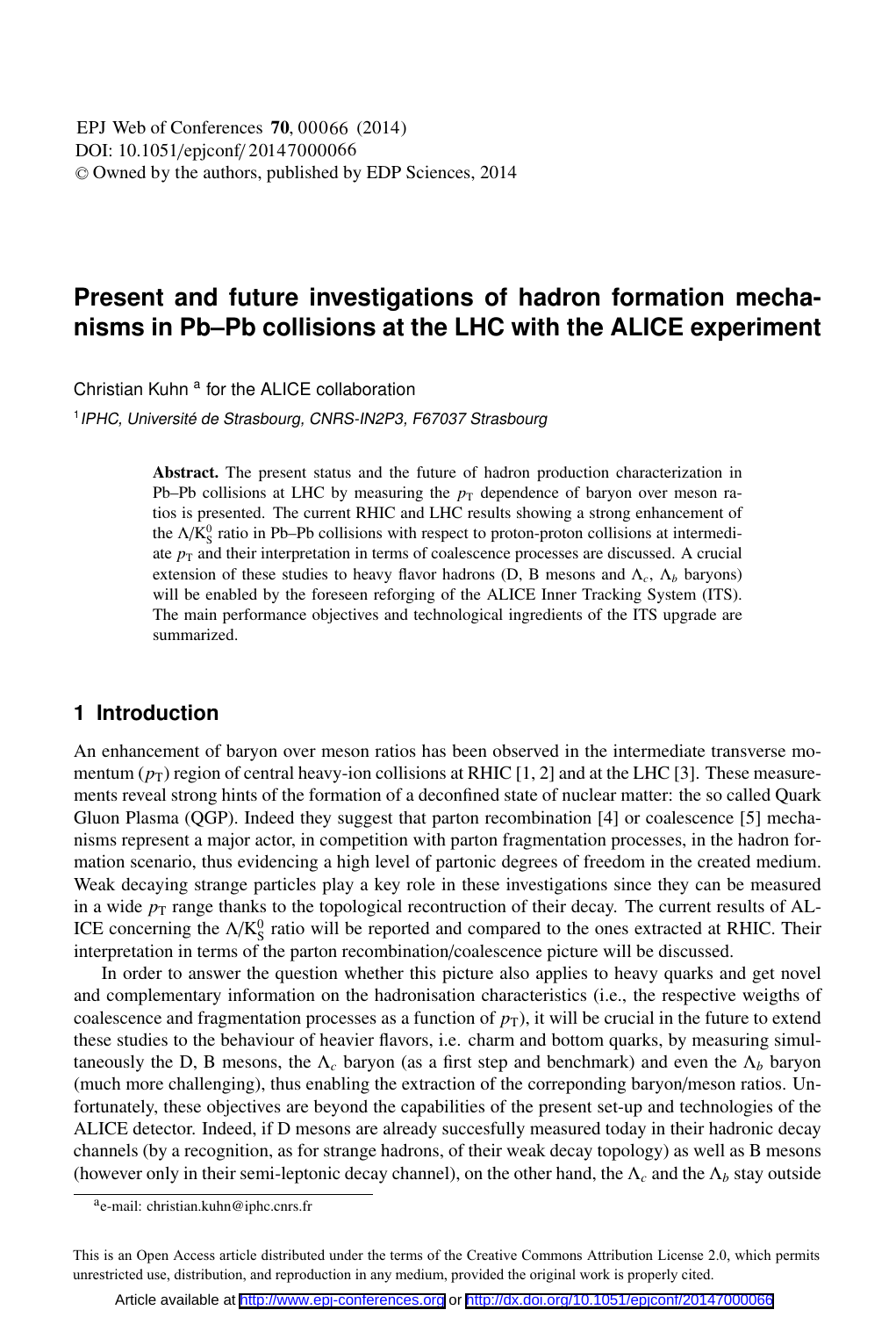the scope of any measurement in Pb–Pb. A global upgrade of ALICE is presently foreseen, aiming at improving the current measurements and getting access to many new signals. The detector design will have to cope with the high luminosity beams that are planned to be delivered by the LHC after 2018 and to allow the signal measurements (especially those having a poor statistics, among them the  $\Lambda_c$  and  $\Lambda_b$  signals) to benefit from these high interaction rates. The ALICE upgrade project includes a full reforging of the present Inner Tracking System (ITS) of the experiment. The mandatory performance of the new ITS for improving the D meson reconstruction and enabling the one of the Λ*<sup>c</sup>* will be described. The simulation results for this later benchmark analysis will be given. The ingredients of the ITS, in terms of layout-out and silicon detector technologies, foreseen to reach this goals will finally be presented.

# **2 The present:**  $\Lambda$ /K $_{\rm S}^0$  ratios

The RHIC experiments first evidenced an excess of baryon over meson ratios at intermediate  $p<sub>T</sub>$  in heavy-ion collisions with respect to pp collisions, and a strong increase of this effect with the collision centrality [1]. The  $\Delta/K_S^0$  ratio measured in ALICE in Pb–Pb and pp collisions at LHC, shown in figure 1 confirms those effects [3].



**Figure 1.**  $\Lambda/K_5^0$  ratios measured as a function of  $p_T$  in ALICE at the LHC. The ratios are given for different contralities in Ph Ph collisions at  $\Lambda$ <sub>c</sub> = 0.0 and 7.7eV centralities in Pb–Pb collisions at  $\sqrt{s_{NN}}$  = 2.76 TeV and for minimum bias pp collisions at  $\sqrt{s}$  = 0.9 and 7 TeV [3].

The maximum value of the  $\Delta/K_S^0$  ratio is about 1.6 for the 0-5 % most central events and located at a  $p<sub>T</sub>$  slightly larger than 3 GeV/*c*, whereas in the most peripheral collisions, the maximum is shifted to lower  $p_T$  (2.5 GeV/ $c$ ) and drops to 0.6, coming close to the behaviour observed in pp collisions. When going from RHIC to the LHC (see figure 2), an increase of the maximum value of 15 % for all centrality classes and a shift in  $p_T$  (+0.6 GeV/*c*) of the maximum are observed.

The main idea to explain this baryon excess is that parton recombination or coalescence mechanisms could play a major role for hadron formation [4, 5], based on the following arguments. In pp collisions, the standard picture of hadron production at high  $p<sub>T</sub>$  involves fragmentation of energetic partons described by factorised fragmentation functions in pQCD-improved parton models. Fast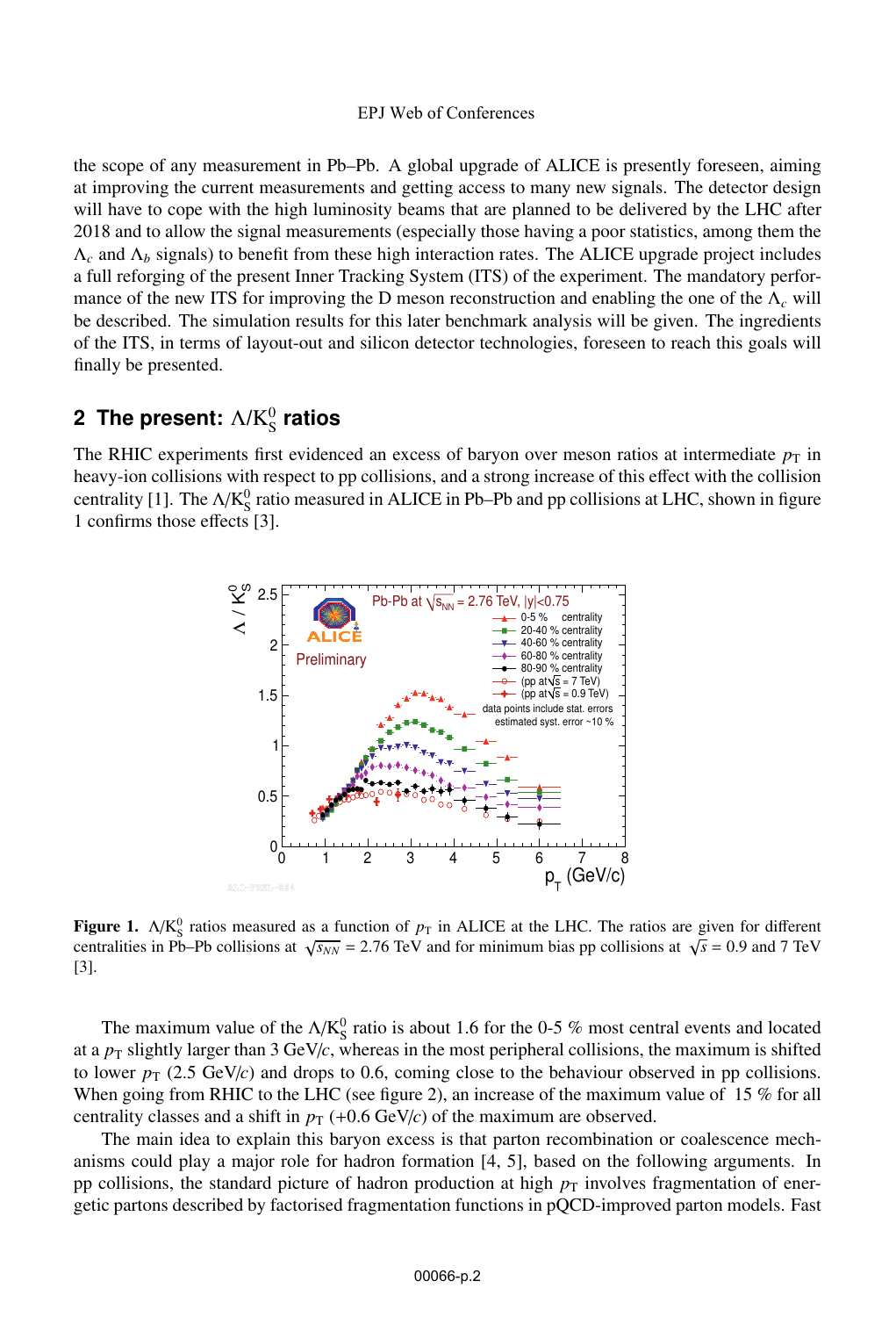### ICFP 2012

partons propagate in the vacuum connected to each other via colour strings and finally hadronise via string fragmentation. In high-energy heavy-ion collisions, where many partons populate the phase space, multi-parton processes become important and potentially even dominant. In such conditions, it may be more effective to create new hadrons by recombining partons that are already present and close to each other. Recombination yields more baryons than mesons at a given hadron  $p<sub>T</sub>$  since the three quarks recombining into a baryon have a larger yield at  $p<sub>T</sub>/3$  than the two quarks at  $p<sub>T</sub>/2$  which recombine to form a meson. This can explain why more baryons than mesons are produced in the intermediate  $p<sub>T</sub>$  region.

Beside these interpretations, there exists an alternative and more complex explanation for the baryon over meson enhancement at intermediate transverse momentum. It is based on the existence of topological gluon field configurations called baryon junctions, predicting long-range baryon number transport in rapidity as well as hyperon enhancement and considerable  $p<sub>T</sub>$  enhancement relative to conventional diquark-quark string fragmentation [6]. In order to discrimate between these scenarii, differential studies are needed, namely correlations between baryon/meson ratios and jets as well as flavour dependence of baryon/meson ratios.

## **3 The future:** Λ*c***/D ratios and the ITS upgrade**

Coalescence model predictions [7] for the  $\Lambda_c/D^0$  ratio at RHIC energy are shown in figure 3. In this model, partons produced in hard scatterings can combine with quarks and anti-quarks in the QGP. But in addition, there is the possibility of recombination of a heavy quark with di-quarks present in the QGP (blue curve in figure 3).

When compared to standard coalescence of three quarks (red curve), it produces an additionnal enhancement of the  $\Lambda_c$  yields, especially at low  $p_T$ . In this region this would lead to a significant increase with respect to thermal models where the relative abundance of particles depends only on their masses. Unfortunately, the measurement of such ratios cannot be performed in ALICE for the time being. Heavy flavor baryons are clearly beyond the present ALICE capabilities. The flight distance of the  $\Lambda_c$  ( $c\tau \sim 60 \,\mu\text{m}$ ) is a factor of 2 smaller than that of the D<sup>0</sup>. This would need a very precise tracking and track impact parameter resolution (the decay tracks typically have displacements of a few tens of microns from the primary vertex) that can be achieved only with an upgraded ITS.



**Figure 2.**  $\Delta/K_0^0$  ratios measured as a function of  $p_T$  in ALICE for Pb–Pb collisions at  $\sqrt{s_{NN}}$  = 2.76 TeV [3] and compared with those measured in  $\Delta u$  collisions at  $\sqrt{s_{NN}}$  = 200 GeV with the STAR experiment at P compared with those measured in Au-Au collisions at  $\sqrt{s_{NN}}$  = 200 GeV with the STAR experiment at RHIC [1].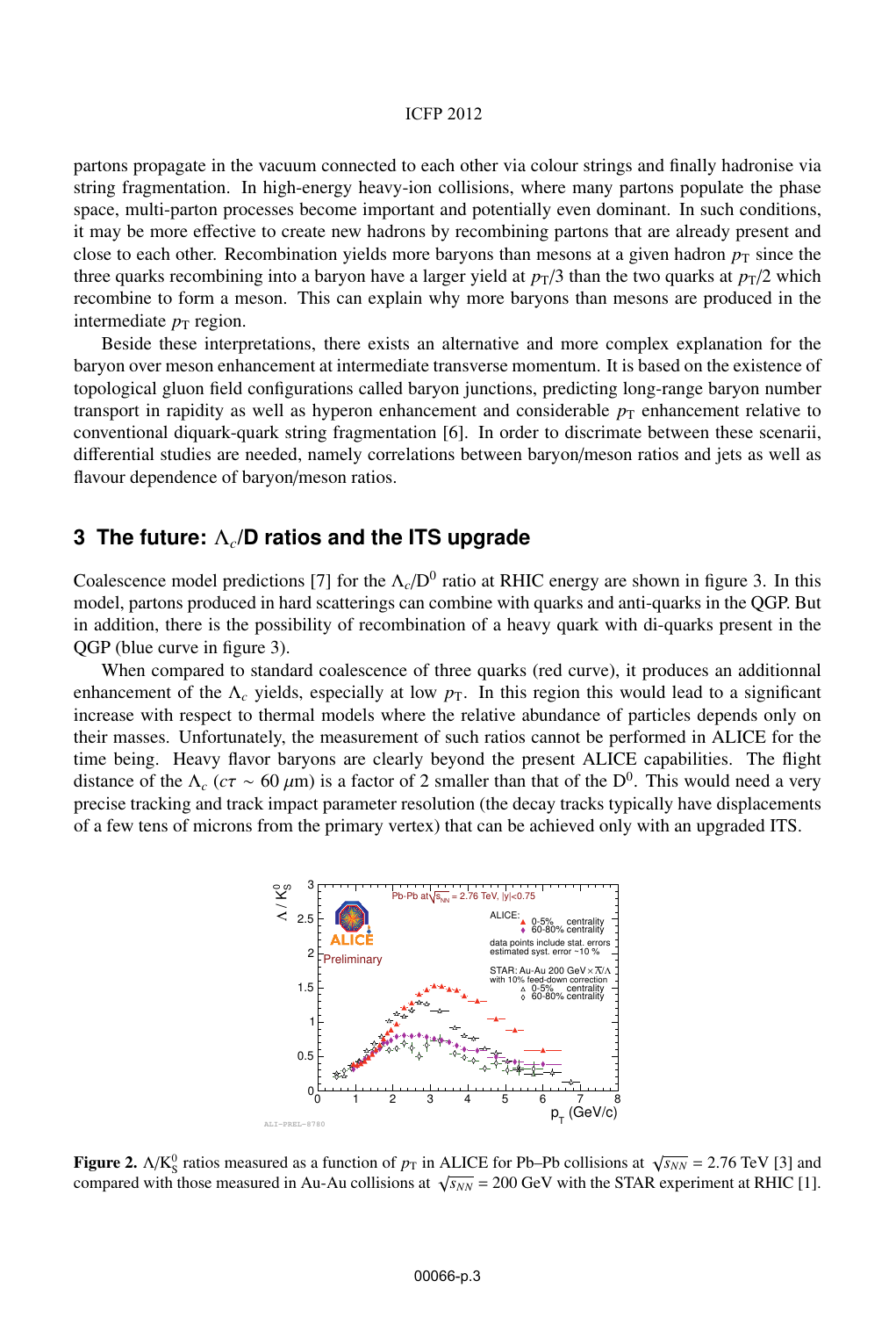The ITS upgrade project [8] is elaborated in the perspective of the high luminosity LHC beams (from 2018) and the frame of the global reforging of ALICE. Beside the physics objectives described in the previous section, there are several other strong physics motivations for the ITS upgrade, among them the study of heavy quark thermalization in the medium via elliptic flow measurement for charm mesons and baryons, and the study of the quark mass dependence of in-medium energy loss via the measurement of nuclear modification factors of D and B mesons separately. The conclusion of the performance studies conducted for the ITS upgrade is that the layout and the technologies of the future ITS must be optimized to reach the following performance:

- A track position resolution at the primary vertex (pointing resolution) improved by a factor  $\sim$  3.
- A standalone tracking efficiency comparable to what is presently achieved by combining ITS and TPC.
- A relative momentum resolution of about 2% up to 2 GeV/*c* and remaining below 3% up to 20 GeV/*c*.
- The capability to read the data corresponding to each interaction individually up to a rate of 50 kHz for Pb–Pb collisions and 2 MHz for pp collisions.

To get the required pointing resolution and tracking quality, there are three essential ingredients:

- The first ITS layer has to be closer to the beam pipe. A new beam pipe with an outer radius of 19.8 mm is foreseen. The first detection layer can then be moved from 39 mm (the current radius) to 22 mm.
- The material budget must be reduced. The challenge is to reach a thickness of  $0.3 0.4$  % of the radiation length per detection layer.
- The geometry and the granularity have to be improved.

The baseline scenario involves a completely new ITS with 2 options:

• Option a) 7 silicon pixel detector layers with excellent intrinsic resolutions (a few microns) both in the transverse plane  $(r\phi)$  and along the beam axis (z).



**Figure 3.**  $\Lambda_c/D^0$  ratio predicted by the coalescence model described in [7] for Au-Au collisions at  $\sqrt{s_{NN}} = 200$ GeV.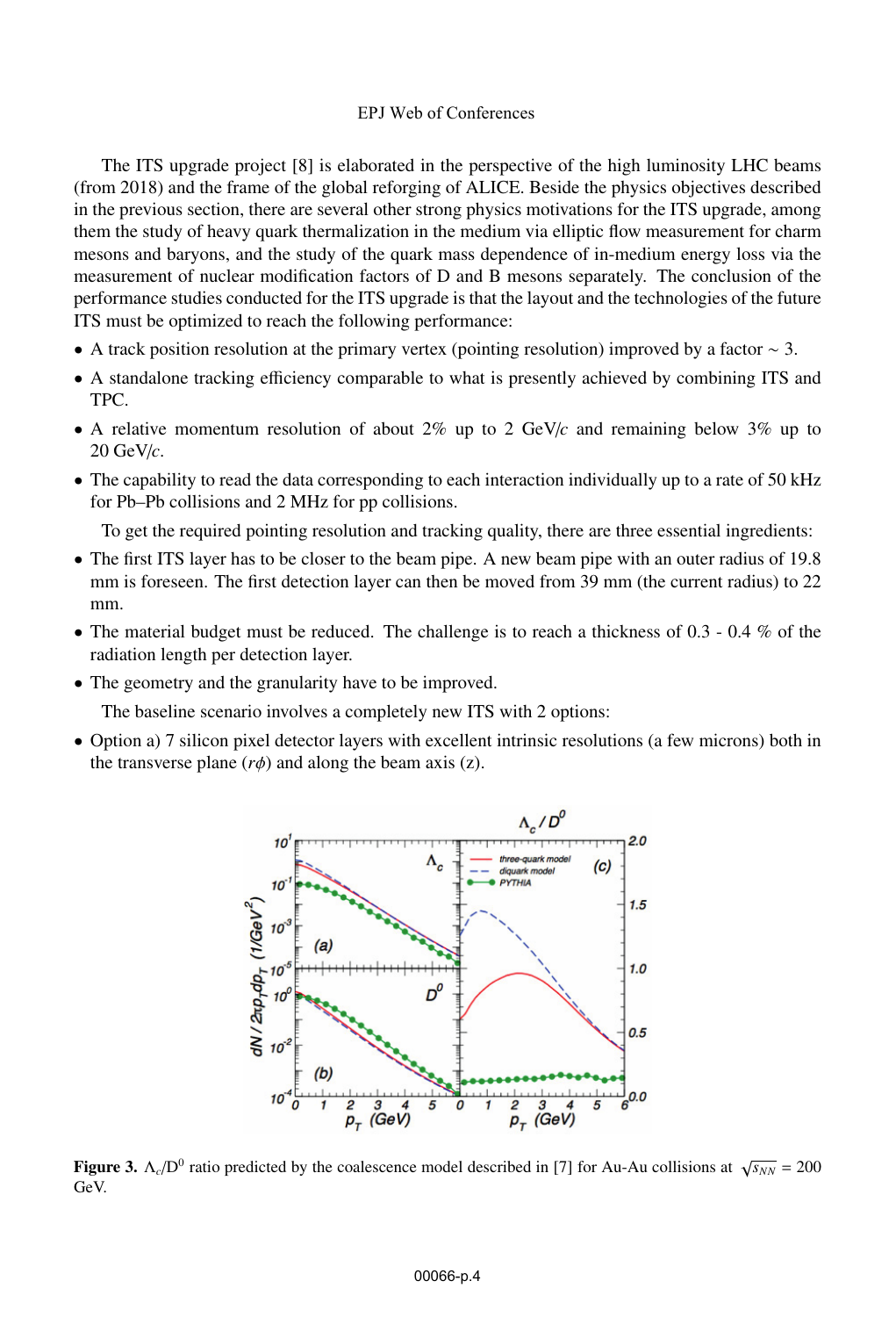#### ICFP 2012

• Option b) 3 silicon pixel detector layers (the innermost ones) and 4 silicon micro-strip detector layers (outermost) with a worse granularity but good PID capabilities.

The pointing resolution obtained within this baseline scenario, considering the two options is given in figure 4 (red curves for the first option, green curves for the second one) and compared to the current ITS performances (black curves). The details of the simulation are given in [8]. Resolutions  $(\sigma_{r\phi}, \sigma_z) = (4, 4)$  μm are considered here for the pixel detectors and  $(\sigma_{r\phi}, \sigma_z) = (20, 830)$  μm for the strip detectors. The two options lead to a similarly good improvement with respect to the current ITS over the whole  $p_T$  range : at 400 MeV/*c* for example, the gain is of about a factor 3 in the  $r\phi$ -plane and a factor 5 along the z axis. But, as shown in [8], for what concerns standalone tracking efficiency and momentum resolution, the first option offers better results.

A comparison between the Λ*<sup>c</sup>* invariant mass spectrum presently measured in ALICE for a statistics of 1.9×10<sup>8</sup> minimum bias pp collisions at  $\sqrt{s}$  = 7 TeV (see figure 5, left panel) and the distribution expected with the upgraded ITS for the same event statistics (figure 5, right panel) shows that a signalto-background ratio (S/B) five times higher and a significance twice higher should be reached.

For Pb–Pb collisions, the expected improvement on the signal-to-background ratio and on the significance per event are given as a function of  $p<sub>T</sub>$ , for different assumptions on the material budget, in figure 6 (left and right panels respectively). In the  $2 < p<sub>T</sub> < 4$  GeV/*c* range, the signal-to-background ratio increases by a factor 400 when going from the current ITS situation to the upgraded ITS (considering a material budget of 0.3% of the radiation lenght per detection layer), while the significance improves by a factor 5-10 above 2 GeV/*c*.

Figure 7 shows the statistical uncertainties on the measurement of the  $\Lambda_c/D^0$  ratio estimated for  $1.7 \times 10^{10}$  central Pb–Pb collisions (0-20%), corresponding to an integrated luminosity of 10 nb<sup>-1</sup>. The points are located on a curve that corresponds to the trend and the magnitude of the  $\Lambda/K_S^0$  ratio shown in figure 1. The conclusion of this study is that the  $\Lambda_c$  measurement in central Pb–Pb collisions with the above conditions, should be possible down to a transverse momentum of 2 GeV/*c*.

Concerning the technologies that are foreseen for the ITS upgrade, two types of silicon pixel detectors are under consideration: hybrid and monolithic pixel detectors. In the hybrid pixel detector concept the sensor and the front-end electronics are implemented in two separate silicon chips connected by bump bonding. This offers the advantage of allowing the optimization of both parts



Figure 4. Pointing resolution to the primary vertex of charged pions versus transverse momemtum for the current ITS and the upgraded ITS (with an ITS standalone tracking) [8].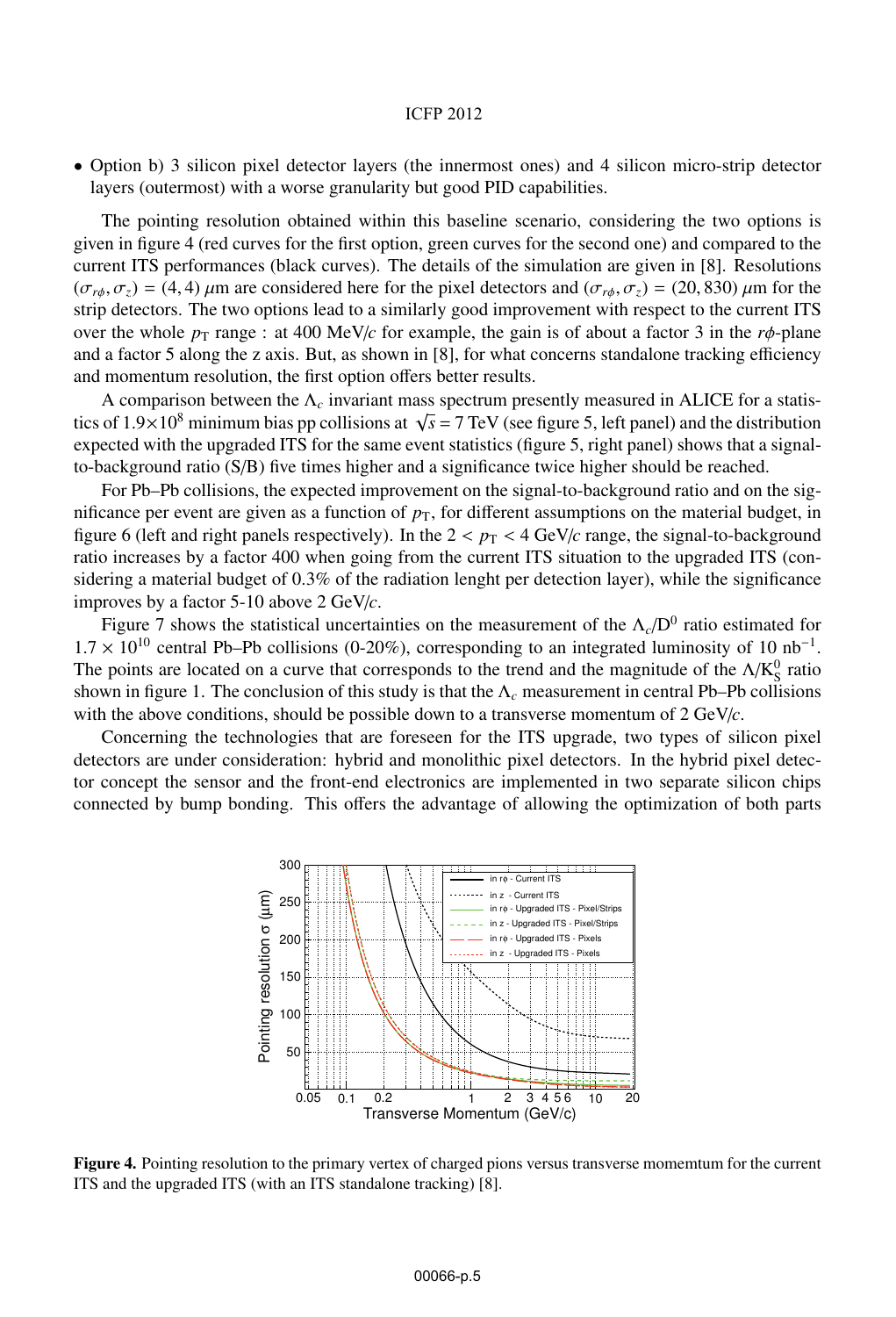separately. In the case of monolithic pixel detectors, the sensing part (an epitaxial layer grown on a silicon substrate) and the front end readout electronics are incorporated in a same chip. This chip can be currently thinned down to 50  $\mu$ m, offering a significant advantage in terms of material budget. In addition pitches of 20  $\mu$ m are standard with this technology while the hybrid pixel size reduction is limited due to the bump bonding. Nevertheless the evolution of this connection technology is expected to enable soon cells sizes of 30  $\mu$ m × 30  $\mu$ m. A detailed description of the R&D activities ongoing on these technologies is given in [8].

## **4 Conclusion**

A new silicon tracker will be built in ALICE, with greatly improved features in terms of track pointing resolution, standalone tracking efficiency, momentum resolution and readout rate capabilities. This upgrade is enabled by the progress made in the field of silicon detector technologies over the last years as well as the possibility to build a smaller radius beampipe in ALICE. The new ITS will put many novel observables within reach, among them the measurement of charm baryons in Pb–Pb collisions as well as exclusive measurements of beauty production. These opportunities are essential in order to understand the hadronisation processes and the thermalization of heavy quarks and thus crucial for the long-term goal of the ALICE experiment that is to provide a precise determination of the Quark Gluon Plasma properties.



Figure 5. Left: Invariant mass distribution of  $\Lambda_c$  candidates (with  $p_T > 3$  GeV/*c*) measured in pp collisions at  $\sqrt{s}$ = 7 TeV. Right: Λ*<sup>c</sup>* invariant mass distribution simulated with the first option (7 pixel layers) of the ITS upgrade and the same sample statistics as in the data [8].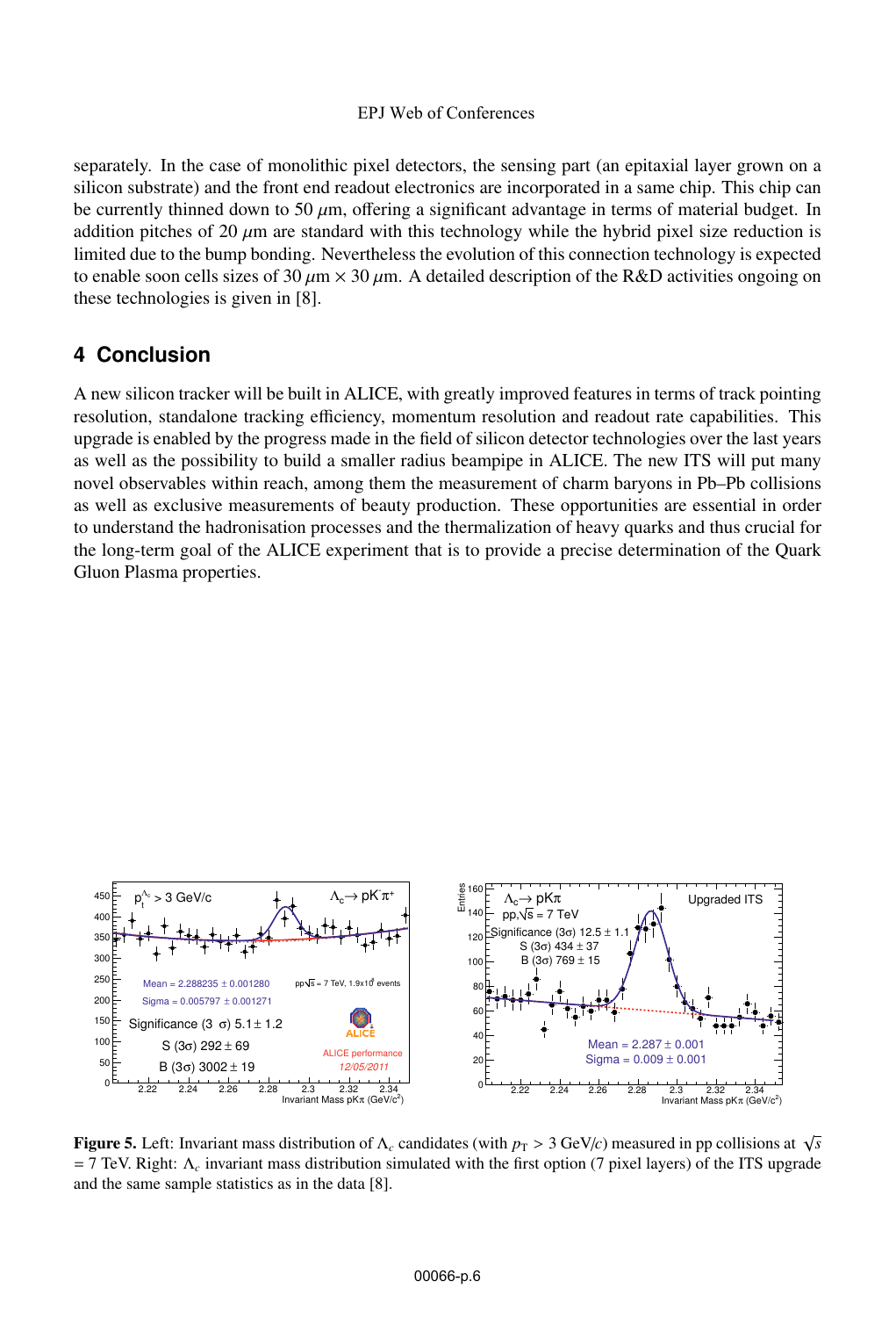

Figure 6. Signal-to-background ratio (left panel) and significance per event (right panel) as a function of  $p_T$ for the  $\Lambda_c$  measurement in Pb–Pb collisions at  $\sqrt{s_{NN}}$  = 5.5 TeV. Different material budget configurations are considered: the label 0.3 % corresponds to the baseline scenario. The label 0.1 % corresponds to a variation of the two innermost layers only to a thickness of 0.1% of the radiation lenght while in the case 0.5%, all layers have a thickness of 0.5% of the radiation lenght [8].



Figure 7. Estimation of the statistical errors expected on the measurement of the <sup>Λ</sup>*c*/D0 ratio for 1.7×10<sup>10</sup> central Pb–Pb collisions (0-20%) [8].